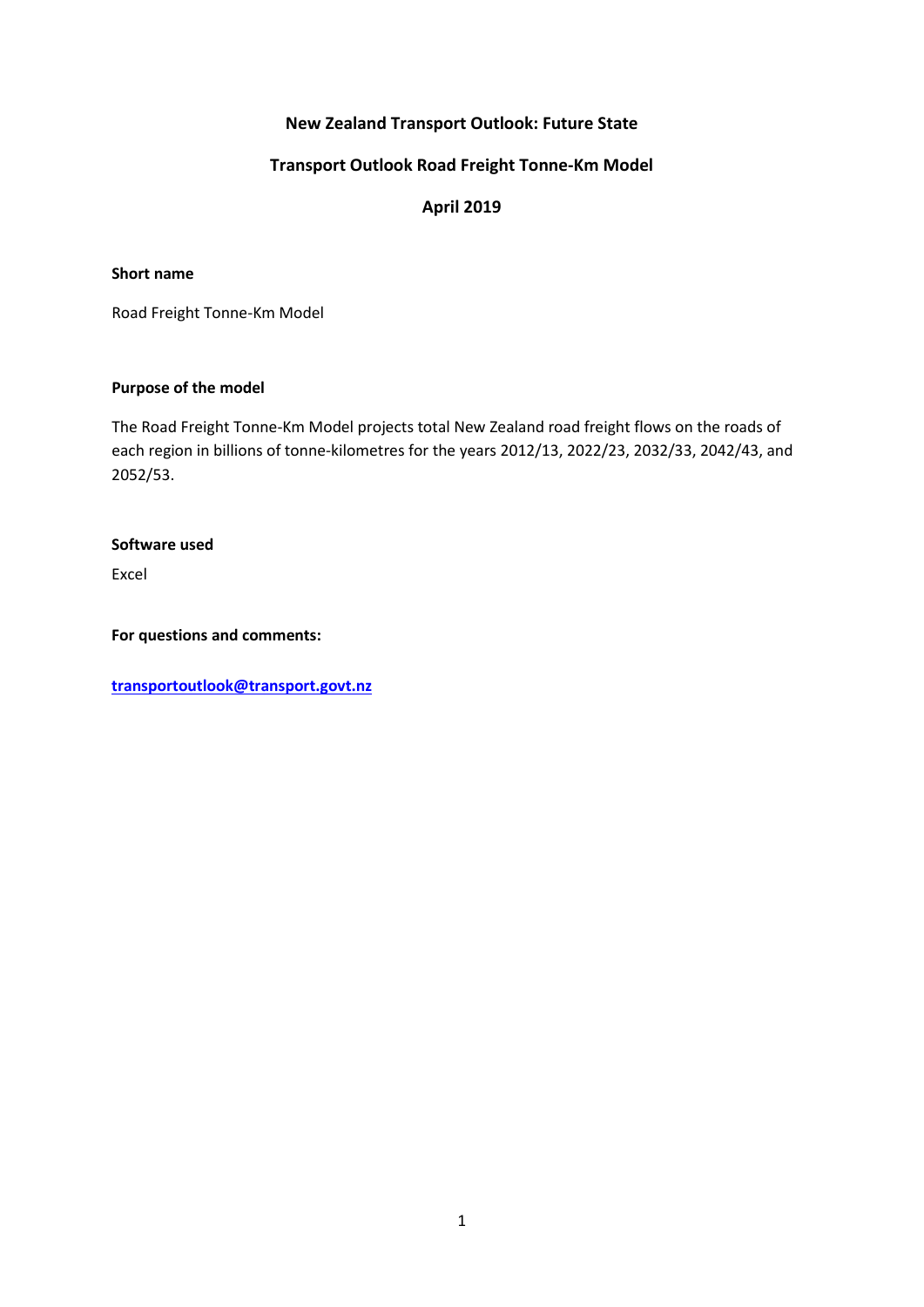### **New Zealand Transport Outlook: Future State**

#### **Road Freight Tonne-Km Model Documentation**

#### **1. At a high level, what does this model do?**

The Transport Outlook Road Freight Tonne-Km Model projects total New Zealand road freight flows on the roads of each region in billions of tonne-kilometres for the years 2012/13, 2022/23, 2032/33, 2042/43, and 2052/53. Each road freight tonne handled may incur tonne-kilometres in several regions. For example, a tonne from Christchurch to Invercargill would incur tonne-kilometres on the roads of the Canterbury, Otago, and Southland regions. This model aggregates projected road tonne-kilometres in each region across all tonnes handled.

The model is heavily based on projections from the separately documented New Zealand Transport Outlook Freight Model that provides projections of region-to-region freight flows in millions of tonnes for 19 commodity groups, by various transport modes, including road, rail, and coastal shipping.

There are 14 regions in the model, with the Tasman, Nelson, and Marlborough regions treated as a single region, labelled 'TNM'.

In some cases, figures for 2012/13, 2022/23, 2032/33, 2042/43, and 2052/53 are labelled simply 2012, 2022, 2032, 2042, and 2052, respectively.

## **2. Where do I find the model results?**

The model consists of a single Excel workbook for each scenario to be modelled. The table in the upper left corner (C6:H21) of the second sheet in the workbook, labelled 'Results', summarises total projected tonne-kilometres by region of the road where the tonne-kilometres are incurred. Results for each of five modelled years are provided under coloured headings: 2012/13 is shown in red in column D; 2022/23 is shown in yellow in column E; 2032/33 is shown in green in column F; 2042/43 is shown in blue in column G; and 2052/53 is shown in yellow in column H. These heading colours are used consistently with the given years throughout the model.

There are also projection sheets for individual regions, with tabs identified by the name of each region. The tables on rows 29-44 of these tabs show total tonne-kilometres on the roads of that region broken out by the region-to-region lane incurring the tonne-kilometres. For example, in the 'Manawatu' sheet, cell I38 shows the 2012/13 tonne-kilometres on the roads of Manawatu incurred by freight from Wellington to Hawke's Bay.

## **3. What are the inputs to this model and where do they come from?**

As noted above, the most important inputs are from the Freight Model, which provides projections of region-to-region freight flows, in millions of tonnes, by road, rail, and coastal shipping for 2012/13, 2022/23, 2032/33 2042/43, and 2052/53. These results are reproduced in rows 52-67 of the 'Results' sheet.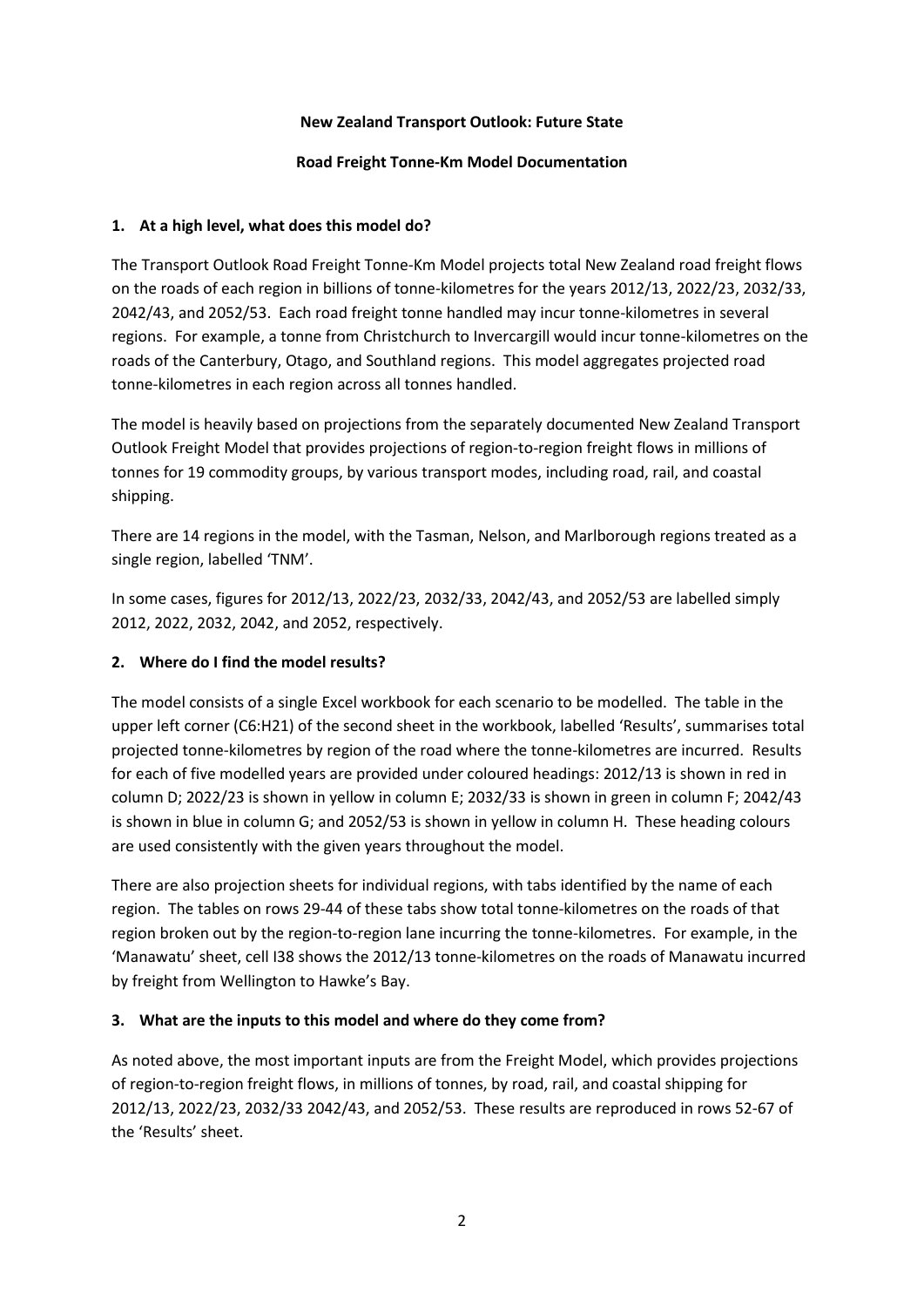For each region, there is also a table showing the assumed tonne-kilometres incurred on the roads of the region by one tonne moving on the indicated region-to-region lane or, equivalently, the distance a tonne moving on the indicated region-to-region lane would move within the region. These tables appear in cells C6:Q20 of each of the sheet for each region. For example, cell I15 of the 'Manawatu' sheet shows that a tonne moving from Wellington to Hawke's Bay would incur 145 tonne-kilometres in the Manawatu region, that is, a tonne moving from Wellington to Hawke's Bay would move 145 kilometres over roads in the Manawatu region.

For freight that does not originate or terminate in the region, the distances are calculated by first selecting the most likely routing for road movements between the two regions, then measuring the distance between the nearest town to where that route would enter the region and the nearest town to where that route would leave the region. The assumed routings are shown in the 'Routings' sheet, which shows the assumed origin of the freight, the assumed towns nearest to each regional border crossed, and the assumed destination of the freight. For example, cell I15 of the 'Routings' sheet shows that the assumed routing from Wellington to Hawke's Bay would be Wellington-Manakau-Takapau-Napier (it is actually shown in the reverse order, but this does not affect the distances) where Manakau is the nearest town to where the route enters the Manawatu region from the Wellington region and Takapau is the nearest town to where the route enters the Hawke's Bay region from the Manawatu region. The assumed distance moved by this freight in the Manawatu region is, therefore, the distance from Manakau to Takapau. These distances are found in the 'Distances' sheet. Cell R28 of this sheet shows that this distance from Manakau to Takapau is 145 kilometres. In this example, although the shortest route from Wellington to Hawke's Bay is via the Wairarapa, trucks prefer the routing via the Manawatu region as it is relatively flat.

For freight that originates or terminates in a region, the distance within the region is based on the distance from an assumed hub town in the region to/from the town on the assumed route nearest the regional border. In almost all cases, the hub town is the largest city in the region. In the case of Hawke's Bay, we have used Napier as it is the port city, even though Hastings is larger. For example, the distance incurred in the Wellington region by freight moving from Wellington to Hawke's Bay is the distance from the Wellington CBD to Manakau, which cell AA28 of the 'Distances' sheet shows to be 81 kilometres. This distance is repeated in cell I15 of the 'Wellington' sheet.

Assumed routings and nearest towns to regional boundaries were identified primarily from the maps on the website of Local Government New Zealand[: www.lgnz.co.nz/home/nzs-local](http://www.lgnz.co.nz/home/nzs-local-government/new-zealands-councils/)[government/new-zealands-councils/.](http://www.lgnz.co.nz/home/nzs-local-government/new-zealands-councils/) Distances between towns/cities in the regions were calculated using the Automobile Association distance calculator: [http://www.aatravel.co.nz/main/time](http://www.aatravel.co.nz/main/time-distance-calculator.php)[distance-calculator.php.](http://www.aatravel.co.nz/main/time-distance-calculator.php)

For freight that originates and terminates in the same region, distances were obtained by dividing the intra-regional tonne-kilometres from the National Freight Demand Study by the intra-regional tonnes from the National Freight Demand Study to obtain an average distance for each intraregional tonne. For example, cell K14 of the 'Manawatu' sheet shows that the assumed distance incurred on the roads of Manawatu for a Manawatu to Manawatu tonne would be 40 kilometres.